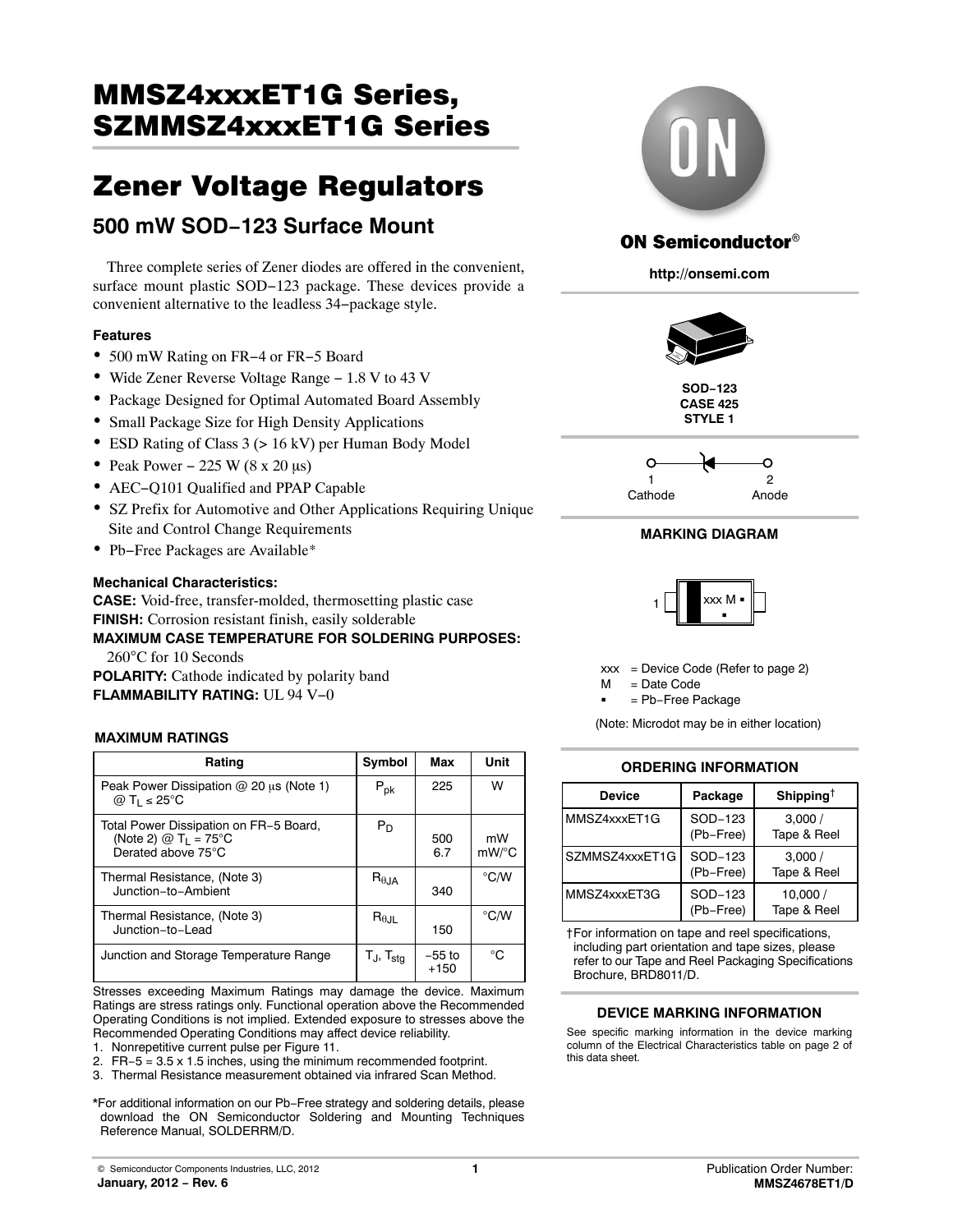# **MMSZ4xxxET1G Series, SZMMSZ4xxxET1G Series**

#### <span id="page-1-0"></span>**ELECTRICAL CHARACTERISTICS** (T<sub>A</sub> = 25°C unless otherwise noted,  $V_F$  = 0.95 V Max. @ I<sub>F</sub> = 10 mA)

| Symbol | <b>Parameter</b>                         |
|--------|------------------------------------------|
| Vz     | Reverse Zener Voltage $@$ $ _{7}$        |
| lzτ    | <b>Reverse Current</b>                   |
| ΙŖ     | Reverse Leakage Current @ V <sub>B</sub> |
| VR     | Reverse Voltage                          |
| ΙF     | <b>Forward Current</b>                   |
| VF     | Forward Voltage $@$ I <sub>F</sub>       |



#### **ELECTRICAL CHARACTERISTICS**  $(T_A = 25^\circ \text{C}$  unless otherwise noted,  $V_F = 0.9 \text{ V}$  Max.  $@$  I<sub>F</sub> = 10 mA)

|                     | Zener Voltage (Note 1) |            |            |       | <b>Leakage Current</b> |             |                     |
|---------------------|------------------------|------------|------------|-------|------------------------|-------------|---------------------|
|                     | <b>Device</b>          | $V_Z(V)$   |            |       | $@I_{ZT}$              | $I_R @ V_R$ |                     |
| Device*             | <b>Marking</b>         | <b>Min</b> | <b>Nom</b> | Max   | μA                     | μA          | V                   |
| MMSZ4680ET1G        | CF <sub>8</sub>        | 2.09       | 2.2        | 2.31  | 50                     | 4           | 1                   |
| MMSZ4684ET1G        | CG <sub>3</sub>        | 3.13       | 3.3        | 3.47  | 50                     | 7.5         | 1.5                 |
| MMSZ4688ET1G        | CG7                    | 4.47       | 4.7        | 4.94  | 50                     | 10          | 3                   |
| MMSZ4689ET1G        | CG8                    | 4.85       | 5.1        | 5.36  | 50                     | 10          | 3                   |
| <b>MMSZ4690ET1G</b> | CG9                    | 5.32       | 5.6        | 5.88  | 50                     | 10          | $\overline{\bf{4}}$ |
| MMSZ4691ET1G        | CH <sub>1</sub>        | 5.89       | 6.2        | 6.51  | 50                     | 10          | 5                   |
| MMSZ4692ET1G        | CH <sub>2</sub>        | 6.46       | 6.8        | 7.14  | 50                     | 10          | 5.1                 |
| MMSZ4693ET1G        | CH <sub>3</sub>        | 7.13       | 7.5        | 7.88  | 50                     | 10          | 5.7                 |
| MMSZ4697ET1G        | CH <sub>7</sub>        | 9.50       | 10         | 10.50 | 50                     | 1           | 7.6                 |
| MMSZ4699ET1G        | CH <sub>9</sub>        | 11.40      | 12         | 12.60 | 50                     | 0.05        | 9.1                 |
| MMSZ4701ET1G        | CJ <sub>2</sub>        | 13.3       | 14         | 14.7  | 50                     | 0.05        | 10.6                |
| MMSZ4702ET1G        | CJ3                    | 14.25      | 15         | 15.75 | 50                     | 0.05        | 11.4                |
| MMSZ4703ET1G        | CJ <sub>4</sub>        | 15.20      | 16         | 16.80 | 50                     | 0.05        | 12.1                |
| MMSZ4705ET1G        | CJ6                    | 17.10      | 18         | 18.90 | 50                     | 0.05        | 13.6                |
| MMSZ4709ET1G        | CK <sub>1</sub>        | 22.80      | 24         | 25.20 | 50                     | 0.01        | 18.2                |
| <b>MMSZ4711ET1G</b> | CK <sub>3</sub>        | 25.65      | 27         | 28.35 | 50                     | 0.01        | 20.4                |
| MMSZ4717ET1G        | CK9                    | 40.85      | 43         | 45.15 | 50                     | 0.01        | 32.6                |

1. Nominal Zener voltage is measured with the device junction in thermal equilibrium at  $T_L = 30^{\circ}$ C ±1<sup>o</sup>C.

\*Include SZ-prefix devices where applicable.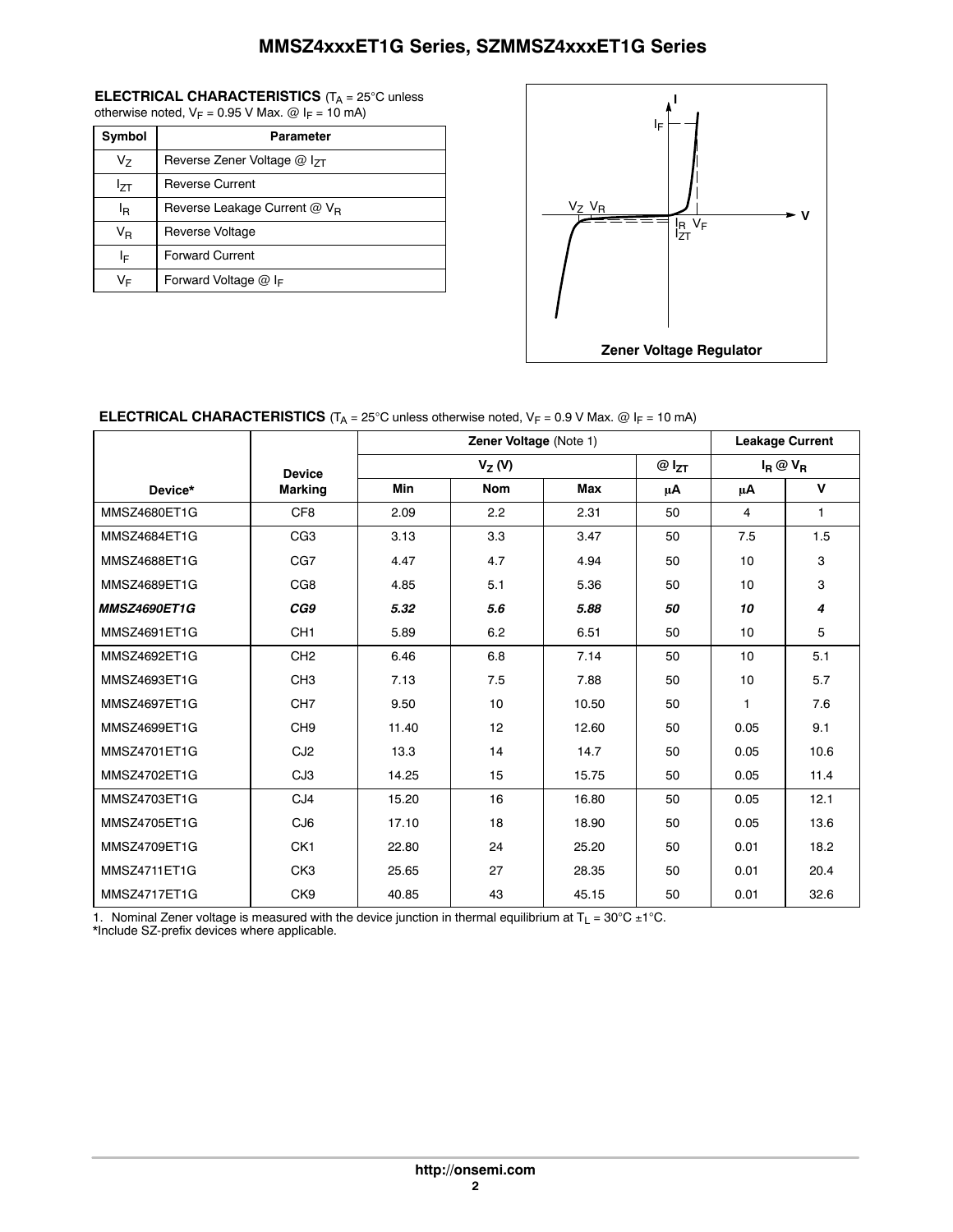## **MMSZ4xxxET1G Series, SZMMSZ4xxxET1G Series**

#### **TYPICAL CHARACTERISTICS**



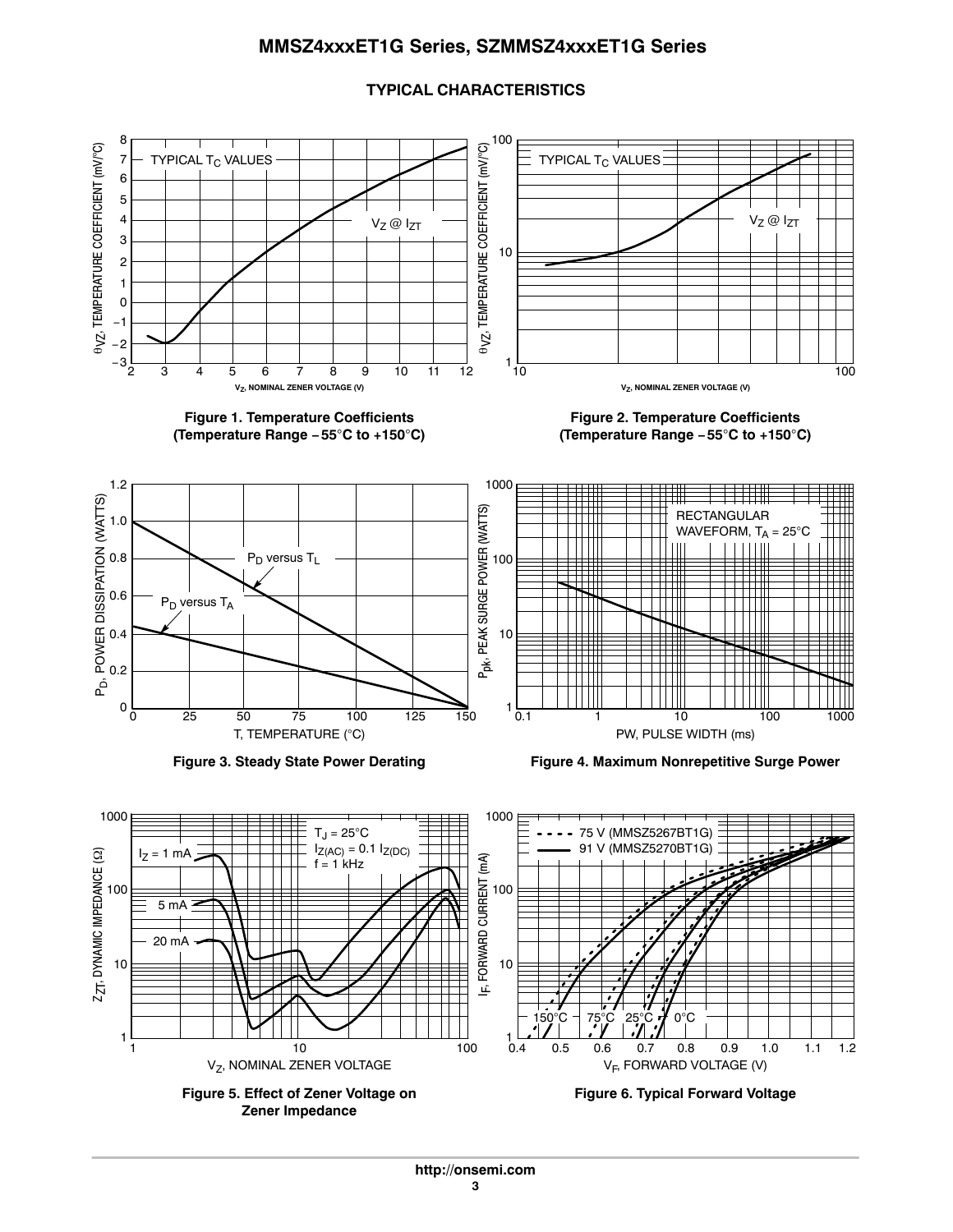### **MMSZ4xxxET1G Series, SZMMSZ4xxxET1G Series**

#### <span id="page-3-0"></span>1000 1000  $\frac{1}{\pm}$ R, LEAKAGE CURRENT (µA)  $\mathsf{T}_\mathsf{A}$  = 25°C IR, LEAKAGE CURRENT (µA) 0 V BIAS 100 C, CAPACITANCE (pF) C, CAPACITANCE (pF) 1 V BIAS 10 100 1 +150 $^{\circ}$ C BIAS AT 0.1 50% OF  $V_Z$  NOM 0.01 10  $+25^{\circ}$ C 0.001 −55C 0.0001 1 00001<br>0 100 90 1 10 0 10 20 30 40 50 60 70 80 Vz, NOMINAL ZENER VOLTAGE (V) V<sub>Z</sub>, NOMINAL ZENER VOLTAGE (V) **Figure 7. Typical Capacitance Figure 8. Typical Leakage Current** 100 100  $T_A = 25$ °C  $T_A = 25$ °C ZENER CURRENT (mA) ZENER CURRENT (mA) IZ, ZENER CURRENT (mA) IZ, ZENER CURRENT (mA) 10 10 1 1  $\dot{\mathbf{N}}$  0.1  $\overline{N}$  0.1  $0.01\frac{1}{10}$   $\frac{1}{30}$   $\frac{1}{50}$   $\frac{1}{70}$   $\frac{1}{90}$  $0.01\frac{1}{0}$   $\frac{1}{2}$   $\frac{1}{4}$   $\frac{1}{6}$   $\frac{1}{8}$   $\frac{1}{10}$ 12 V<sub>Z</sub>, ZENER VOLTAGE (V)  $V_Z$ , ZENER VOLTAGE (V)

#### **TYPICAL CHARACTERISTICS**



**Figure 10. Zener Voltage versus Zener Current (12 V to 91 V)**



**Figure 11. 8 20 -s Pulse Waveform**